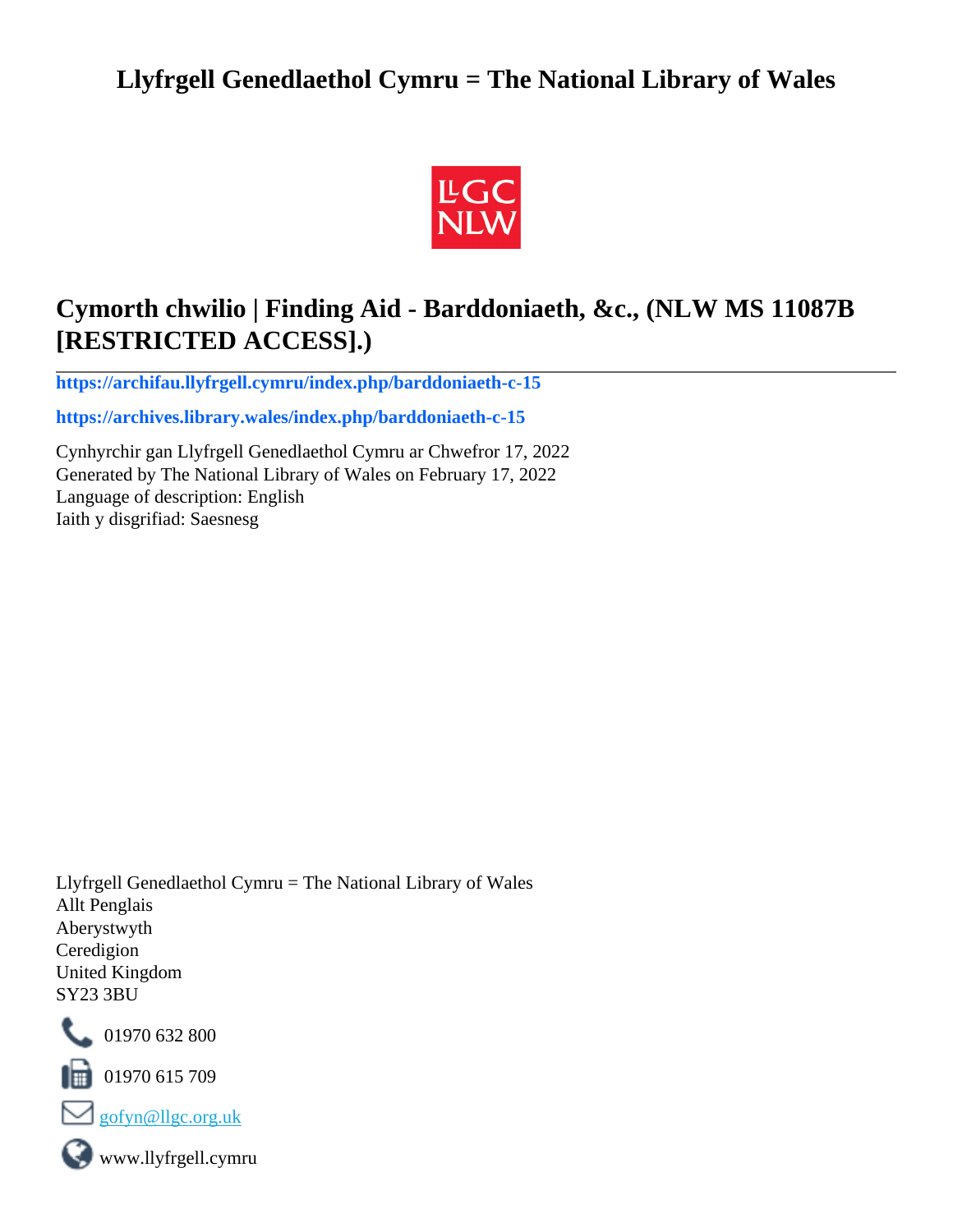# Tabl cynnwys | Table of contents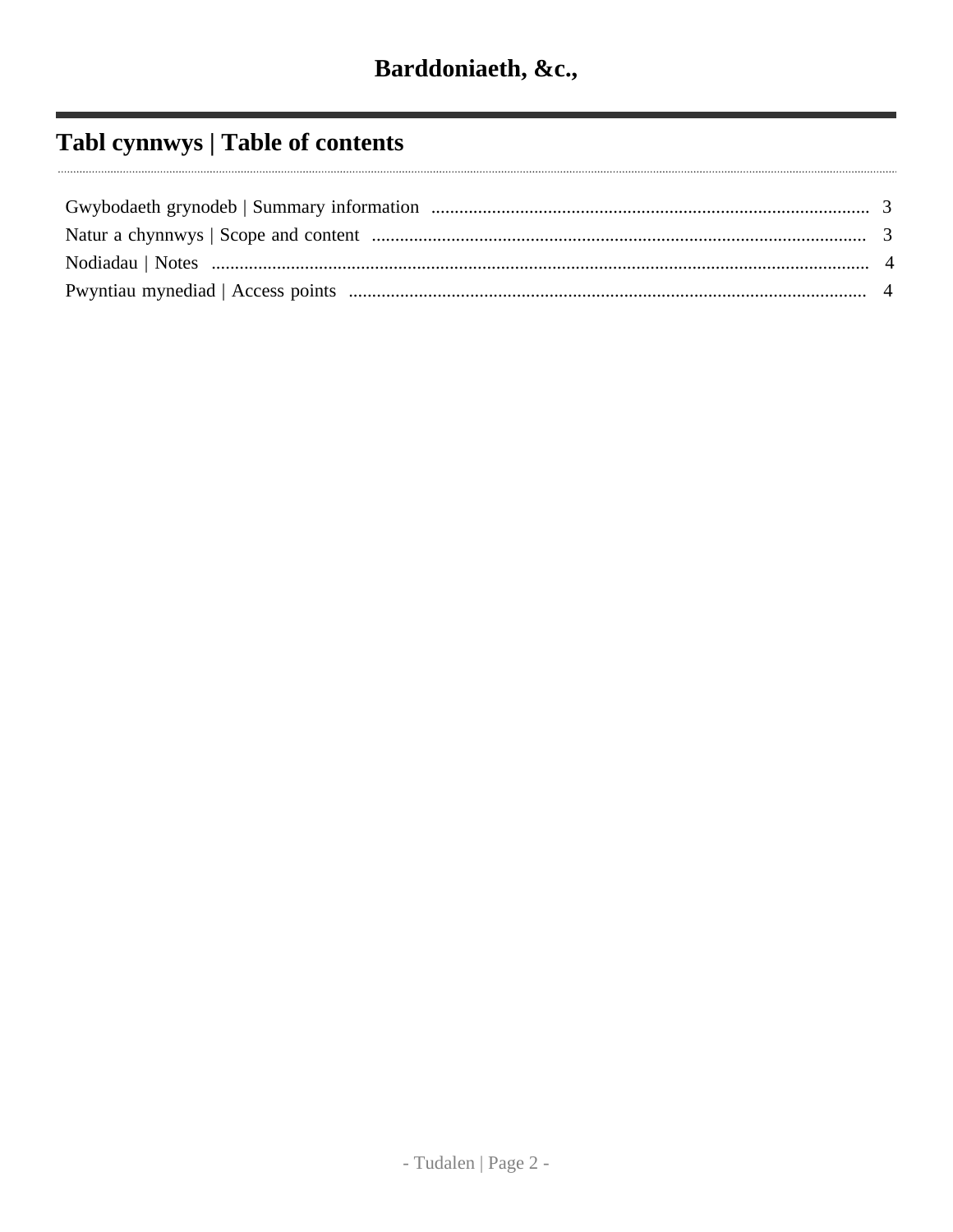### <span id="page-2-0"></span>**Crynodeb o wybodaeth | Summary of information**

| <b>Lleoliad   Repository:</b>                                                       | Llyfrgell Genedlaethol Cymru $=$ The National Library of Wales                                                                   |
|-------------------------------------------------------------------------------------|----------------------------------------------------------------------------------------------------------------------------------|
| <b>Teitl   Title:</b>                                                               | Barddoniaeth, &c.,                                                                                                               |
| Cod cyfeirnod  <br><b>Reference code:</b>                                           | NLW MS 11087B [RESTRICTED ACCESS].                                                                                               |
| Virtua system control<br>number [alternative]:                                      | vtls004614890                                                                                                                    |
| <b>Dyddiad</b>   Date:                                                              | [16-17 cents]. (dyddiad creu   date of creation)                                                                                 |
| Disgrifiad ffisegol  <br><b>Physical description:</b>                               | Bound in full green morocco, with gilt and blind tooling, and lettered<br>'Welsh Bards. The Book of the Vaughans. MS. Sec. XVI'. |
| Lleoliad ffisegol  <br><b>Physical location:</b>                                    | ARCH/MSS (GB0210)                                                                                                                |
| Lleoliad ffisegol  <br><b>Physical location:</b>                                    | <b>DE/SOUTH SA/OPEN SHELVES</b>                                                                                                  |
| Dyddiadau creu,<br>golygu a dileu   Dates<br>of creation, revision<br>and deletion: | January 2009 & August 2011.                                                                                                      |
| <b>Nodyn</b>   <b>Note</b><br>[generalNote]:                                        | Title based on contents.                                                                                                         |
| Nodyn   Note<br>[generalNote]:                                                      | Preferred citation: NLW MS 11087B [RESTRICTED ACCESS].                                                                           |

### **Hanes Gwarchodol | Custodial history**

The name of John Wynne ap John Gryffyth Vychan is written at the foot of f. 51. The volume bears the bookplate of Alexander Peckover, 1st baron Peckover of Wisbech.

### <span id="page-2-1"></span>**Natur a chynnwys | Scope and content**

A volume of transcripts of Welsh poetry. The first fifty-one folios contain copies, in a 16th-century hand, of 'cywyddau' by Siôn Cent, Iolo Goch, Dafydd ap Gwilym, Madog Benfras, Gruffudd Gryg, Dafyddd ab Edmwnd, Iorwerth Fynglwyd, Tudur Aled, Dafydd Nanmor and others. The remainder of the volume (ff. 52-147) is in several hands of the end of the 17th century. At the head of f. 52 is the following note:- 'Haec sequens Collectio facta fuit Opera P.V.A.M. ...', the initials probably representing the name of Peter Vaughan, M.A., who was vicar of Llangernyw from 1682 to 1689. This part of the manuscript contains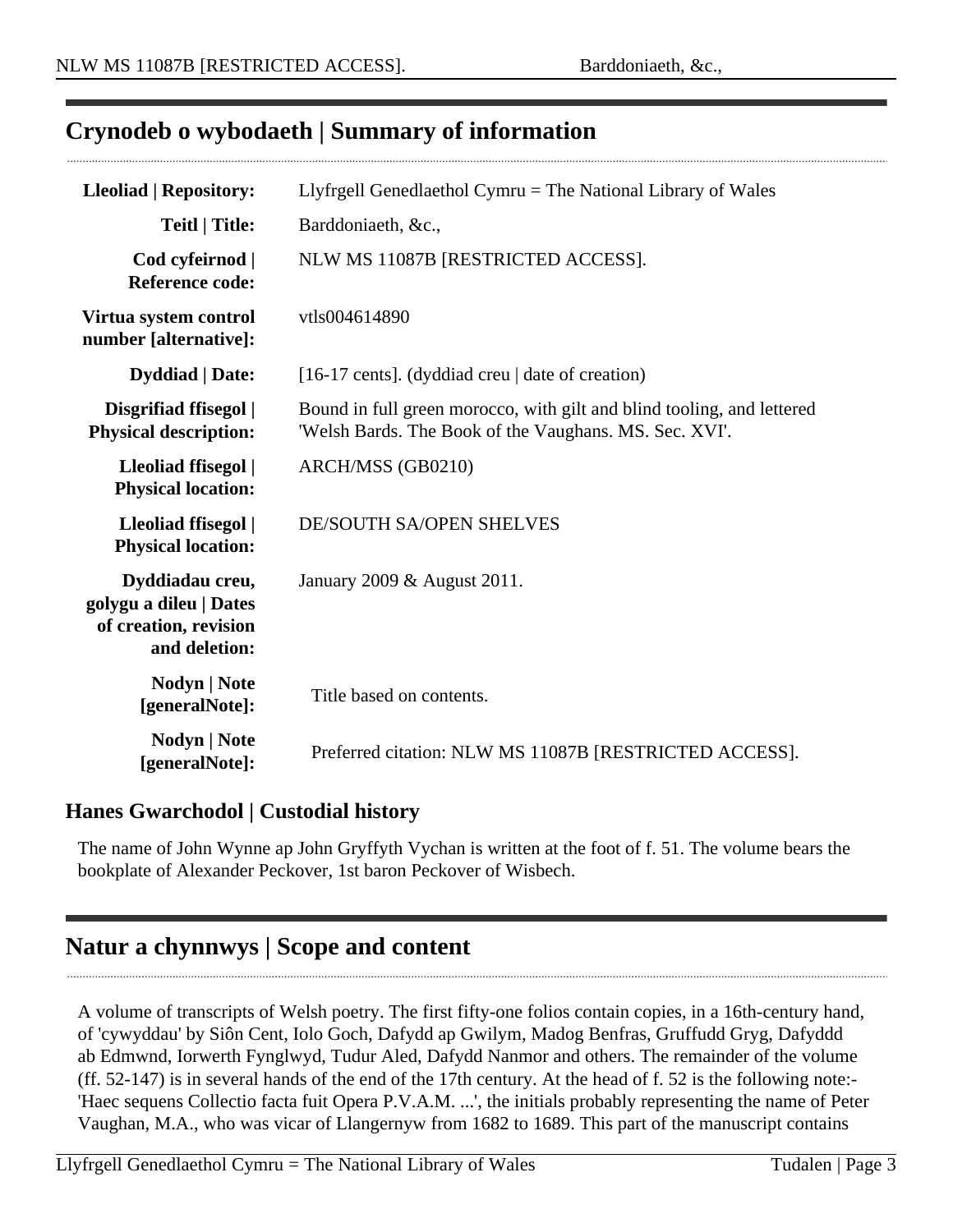the names and arms of the fifteen tribes of Gwynedd; pedigrees of some Abergele families (among them that of Peter Vaughan himself) taken from the books of Sion Tudur and Rhys Cain; an account of the five residences of Sir Roger Mostyn in 1682; poetry in strict and free metres by Sion Tudur, Morus Dwyfech, Richard Phylip, Gryffydd Phylip, Guto'r Glyn, Maredudd ap Rhys, Edmwnd Prys, Lewis Glyn Cothi and others; etc.

## <span id="page-3-0"></span>**Nodiadau | Notes**

#### **Nodiadau teitl | Title notes**

#### **Ffurf arall ar gael | Alternative form available**

Available on microfilm at the Library.

#### **Cyfyngiadau ar fynediad | Restrictions on access**

Access to the original manuscript by authorised permission only. Readers are directed to use surrogate copies.

#### **Amodau rheoli defnydd | Conditions governing use**

Usual copyright laws apply.

### **Disgrifiadau deunydd | Related material**

See also NLW MS 13172B (Llanover E. 10), which contains transcripts from a manuscript or manuscripts of Peter Vaughan and which include material relating to the fifteen tribes of Gwynedd.

#### **Nodiadau eraill | Other notes**

**Dynodwr sefydliad | Institution identifier**: Llyfrgell Genedlaethol Cymru = The National Library of Wales

### <span id="page-3-1"></span>**Pwyntiau mynediad | Access points**

- Vaughan, Peter, Rev. (pwnc) | (subject)
- Tudur, Siôn (pwnc) | (subject)
- Mostyn, Roger, Sir, 1624-1690 -- Homes and haunts (pwnc) | (subject)
- Llywelyn ap Cynfrig Ddu o Fôn, fl. ca. 1460-1500. (pwnc) | (subject)
- Vaughan, Peter, Rev. -- Family (pwnc) | (subject)
- Siôn Cent, approximately 1367-approximately 1430 (pwnc) | (subject)
- Gruffudd Gryg, fl. 1357-1370 (pwnc) | (subject)
- Iolo, Goch, active 1345-1397 (pwnc) | (subject)
- Dafydd ap Gwilym, active 14th century (pwnc) | (subject)